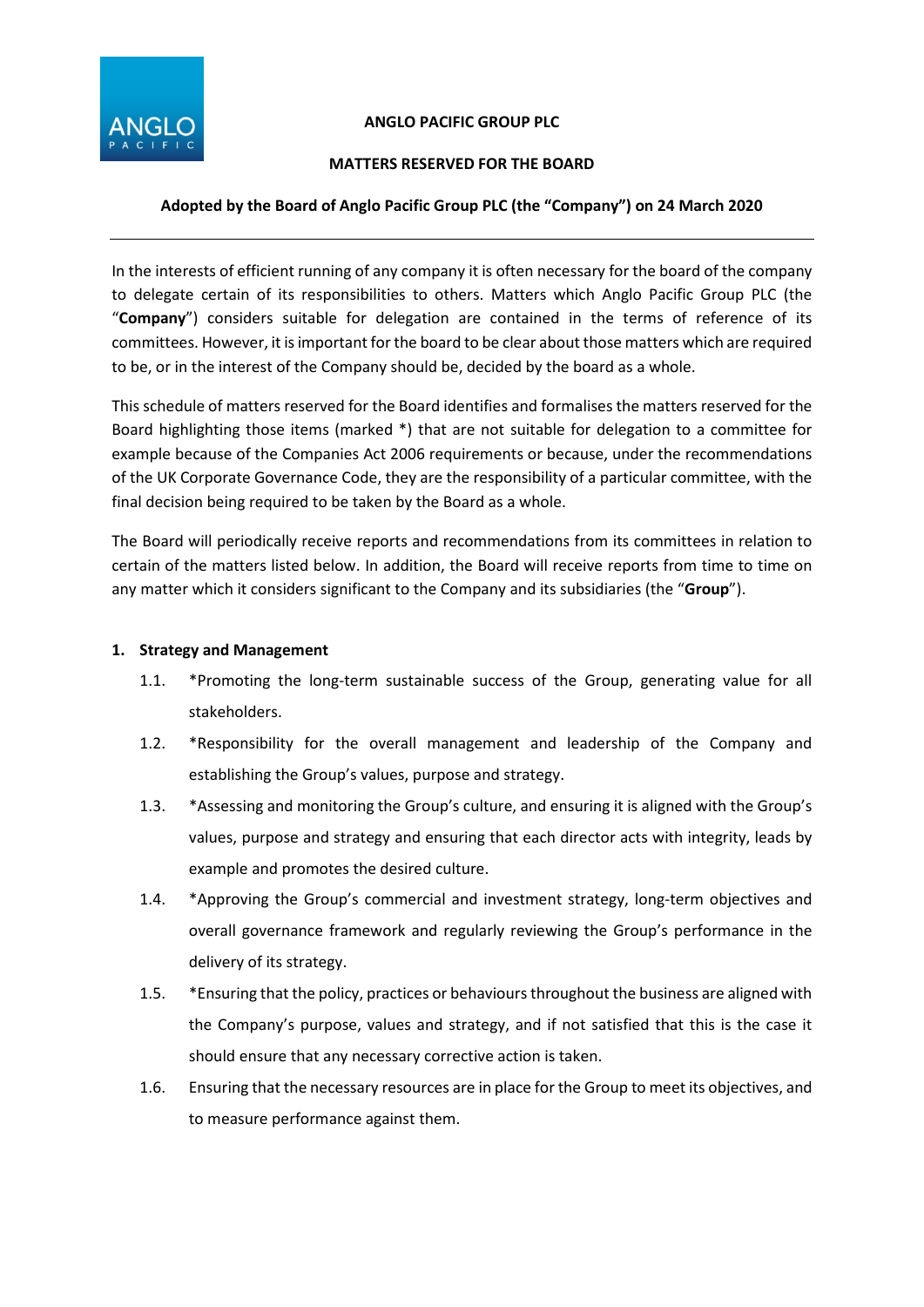- 1.7. \*Ensuring effective engagement with, and participation from, the Group's shareholders and stakeholders, including the workforce. Reviewing engagement mechanisms to ensure they are effective.
- 1.8. \*Understanding the views of the Company's key stakeholders and describing in the Company's annual report how their interests, and the matters set out in section 172 of the UK Companies Act 2006, have been considered in discussions and decision-making.
- 1.9. Ensuring workforce policies, standards and procedures are consistent with the Company's values and supporting its long-term sustainable success. Review any material matters of concern raised by the workforce.
- 1.10. Approving the extension of the Group's activities into new business or geographic areas.
- 1.11. Approving any decision to cease to operate all or any material part of the Group's business.
- 1.12. Approving any item that falls outside the authority delegated to the Executive Committee or other committees of the Board.

#### **2. Structure and Capital**

- 2.1. Approving any material changes to the Group's corporate or capital structure, and any issues of share capital (other than under employee share plans).
- 2.2. Approving any changes to the Group's listing, status as a plc, domicile or tax status.
- 2.3. Approving any recommendations to the Company's shareholders for approval of any changes to the Company's articles of association.
- 2.4. Approving any changes to the Group's management and control structure.

#### **3. Financial Report and Controls**

- 3.1. \*Approving the half-yearly report, quarterly trading updates (if any) and any preliminary announcement of the final results.
- 3.2. \*Approving the annual report and accounts, including the strategic report, the directors' report, the corporate governance statement and the directors 'remuneration report.
- 3.3. \*Approving the dividend policy and returns to shareholders;
- 3.4. \*Determining and declaring any interim dividend and recommendation of the final dividend or of any other distributions by the Company.
- 3.5. \*Approving any significant change in accounting policies or practices (following the recommendations of the audit committee);
- 3.6. Approving the annual budget and monitoring performance against it;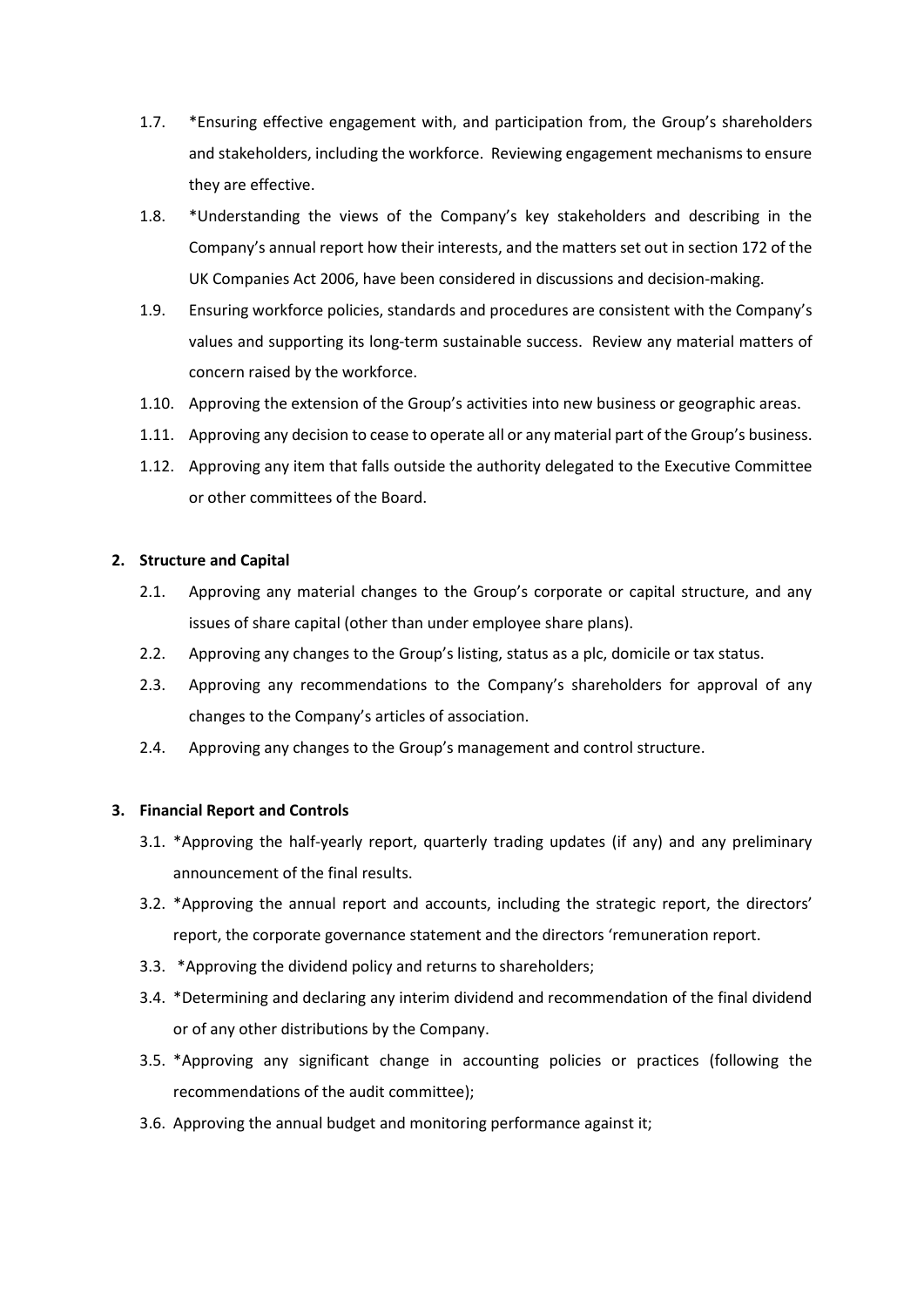- 3.7. Approving material unbudgeted capital or operating expenditures (outside pre-determined tolerances);
- 3.8. Approving the Group's treasury policies, including foreign exchange exposures;
- 3.9. Approving the Group's tax policy; and
- 3.10. Approving any material changes to the Group's insurance arrangements.

# **4. Internal Controls**

- 4.1. Establishing and maintaining a framework of prudent and effective controls, which enable risk to be assessed and managed, including:
	- approving the Group's risk (financial and non-financial) management framework and Group level risk thresholds and appetite;
	- receiving reports on, and reviewing the effectiveness of, the Group's risk and control processes to support its strategy and objectives;
	- approving the procedures for the detection of fraud and prevention of bribery, corruption and money laundering and undertaking an annual assessment of these processes; and
	- approving an appropriate statement for the audit committee for inclusion in the annual report.

## **5. Contracts**

- 5.1. Approving any contracts which are material strategically or by reason of size, to be entered into by the Company (or, in the case of a subsidiary, recommended for approval) in the ordinary course of business;
- 5.2. Approving any contracts of any member of the Group not in the ordinary course of business; and
- 5.3. Approving any related party transaction in accordance with the requirements of the Related Party Transactions Policy.

## **6. Reputation and Communication**

- 6.1. Approving resolutions and corresponding documentation to be put forward to shareholders at a general meeting.
- 6.2. \*Approving all circulars, prospectus, listing particulars, including but not limited to any circulars relating to share issues.
- 6.3. \*Approving press releases concerning matters decided or approved by the Board.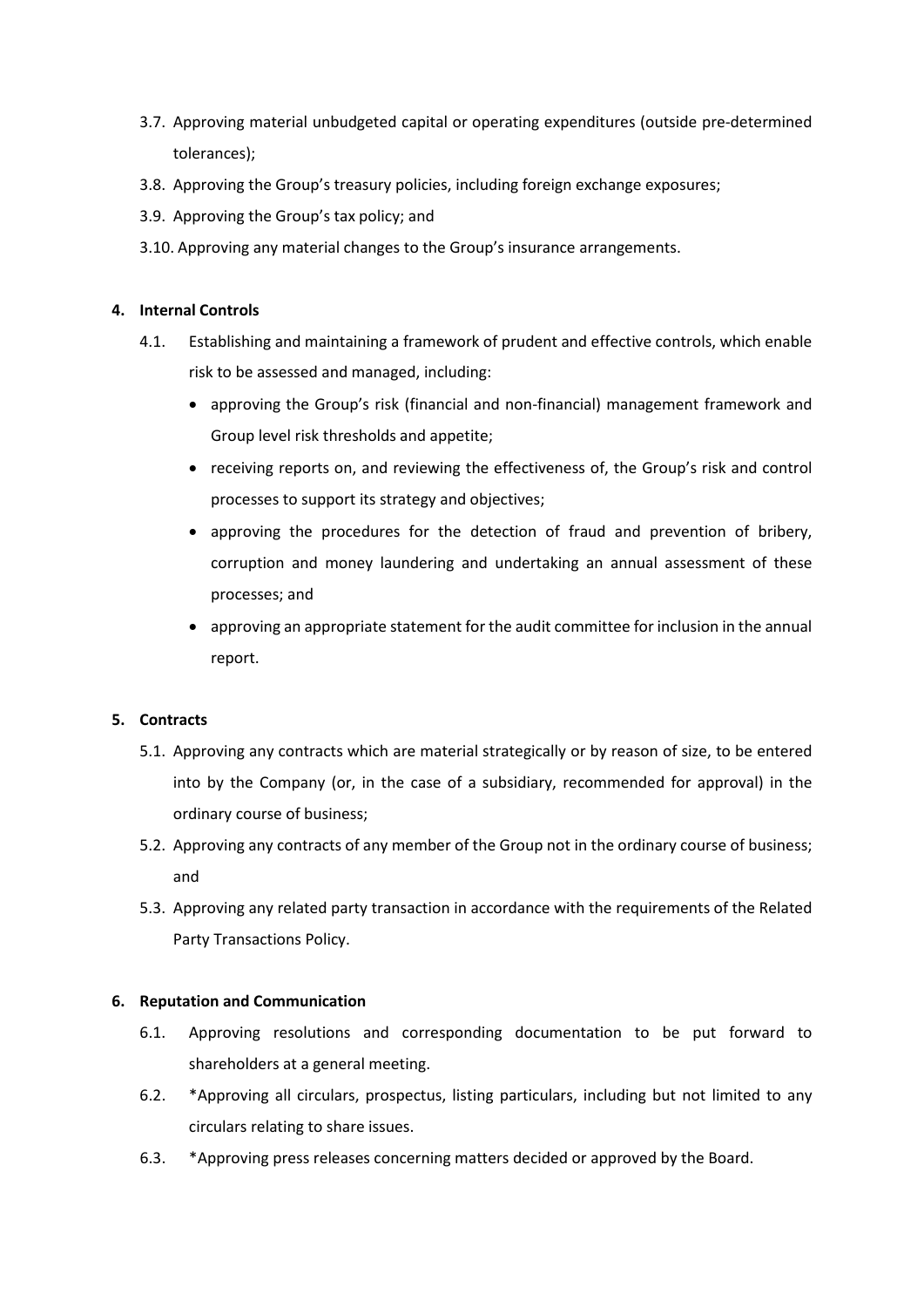- 6.4. Overseeing the process for making timely and balanced disclosure of all material information that might be expected to have a material effect on the Company's share price.
- 6.5. Overseeing the Group's public and investor relations, including the appointment or removal of the Company's broker(s) and any other relevant consultants and advisers.
- 6.6. Overseeing any regulatory matters likely to have a significant impact on the Group's strategy or reputation.

#### **7. Board Membership and Other Appointments**

- 7.1. \*Determining the structure, size and composition of the Board, following recommendations from the Nomination Committee, ensuring that the Board and its committees have an appropriate combination of skills, experience and knowledge.
- 7.2. \*Ensuring timely and appropriate succession planning for the Board and senior management so as to maintain an appropriate combination of skills, experience and knowledge and to promote diversity (including of gender, social and ethnic backgrounds and cognitive and personal strengths) within the Company, the Group and on the Board.
- 7.3. \*Approving the appointment and removal of any director; selection of the Chairman of the Board, Chief Executive Officer, Chief Financial Officer and Senior Independent Director; approval of the membership and chairmanship of the Board Committees upon the recommendation of the Nomination Committee.
- 7.4. \*Approving the continuation in office of directors at the end of their term, when they are due to be re-elected by shareholders at the AGM and otherwise as appropriate upon the recommendation of the Nomination Committee.
- 7.5. \*Approving the continuation in office of any director, at any time, including the suspension or termination of service of any executive director as an employee of the Company, subject to any applicable laws and the terms of their service contracts upon the recommendation of the Nomination Committee.
- 7.6. \*Approving the appointment or removal of the company secretary.
- 7.7. \*Approving the appointment, re-appointment or removal of the external auditor to be put to shareholders for approval, following the recommendation of the Audit Committee.

#### **8. Remuneration**

8.1. \*Approving the remuneration policies and practices that support the Group's strategy and promote long-term sustainable success and of executive remuneration that is aligned to the Group's purpose and values, and that is clearly linked to the successful delivery of the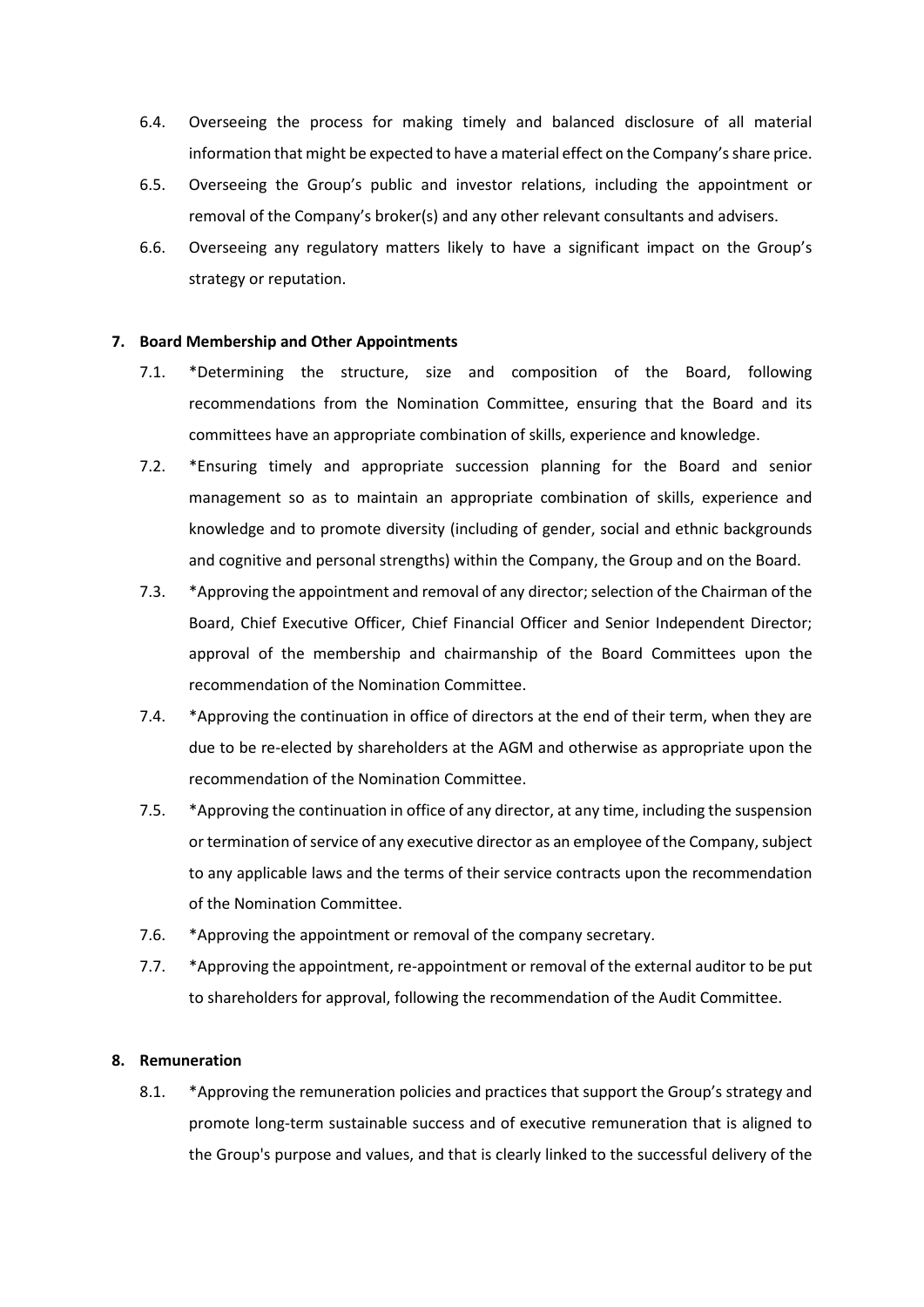Company's long-term strategy, upon the recommendation of the Remuneration Committee.

- 8.2. Following the recommendations of the Remuneration Committee, approving the remuneration of the non-executive directors, subject to the articles of association, the approved remuneration policy and shareholder approval, as appropriate.
- 8.3. \*Approving the introduction of new share incentive plans or major changes to existing plans, to be put to shareholders for approval upon the recommendation of the Remuneration Committee.
- 8.4. \* Approving any substantial changes to the rules of the Group's pension scheme.

## **9. Delegation of Authority**

- 9.1. \*Approving the division of responsibilities between the Chairman of the Board, Chief Executive Officer, other executive directors and the Senior Independent Director, which should be in writing.
- 9.2. Approving the delegated levels of authority, which must be set out in writing and include the Chief Executive Officer's authority limits.
- 9.3. \*Establishing Board Committees and approving the terms of reference (and thereby the responsibilities) of the Board committees, and any material changes to them.
- 9.4. Receiving reports from the Board committees on their activities.

## **10. Corporate Governance Matters**

- 10.1. \*Undertaking a formal and rigorous evaluation annually of its own performance, that of its committees and individual directors (including the Chairman of the Board), and the division of responsibilities, to consider in particular the composition, diversity and effectiveness of the Board working together to achieve its objectives.
- 10.2. \*Determining the independence of non-executive directors.
- 10.3. Ensuring that the Board includes the appropriate combination of executive and nonexecutive directors, such that no one individual or small group of individuals dominates the Board's decision-making.
- 10.4. \*Considering the balance of interest between shareholders, the workforce and other stakeholders.
- 10.5. Monitoring the Group's overall corporate governance arrangements.
- 10.6. Authorising conflicts of interest where permitted by the Company's articles of association.